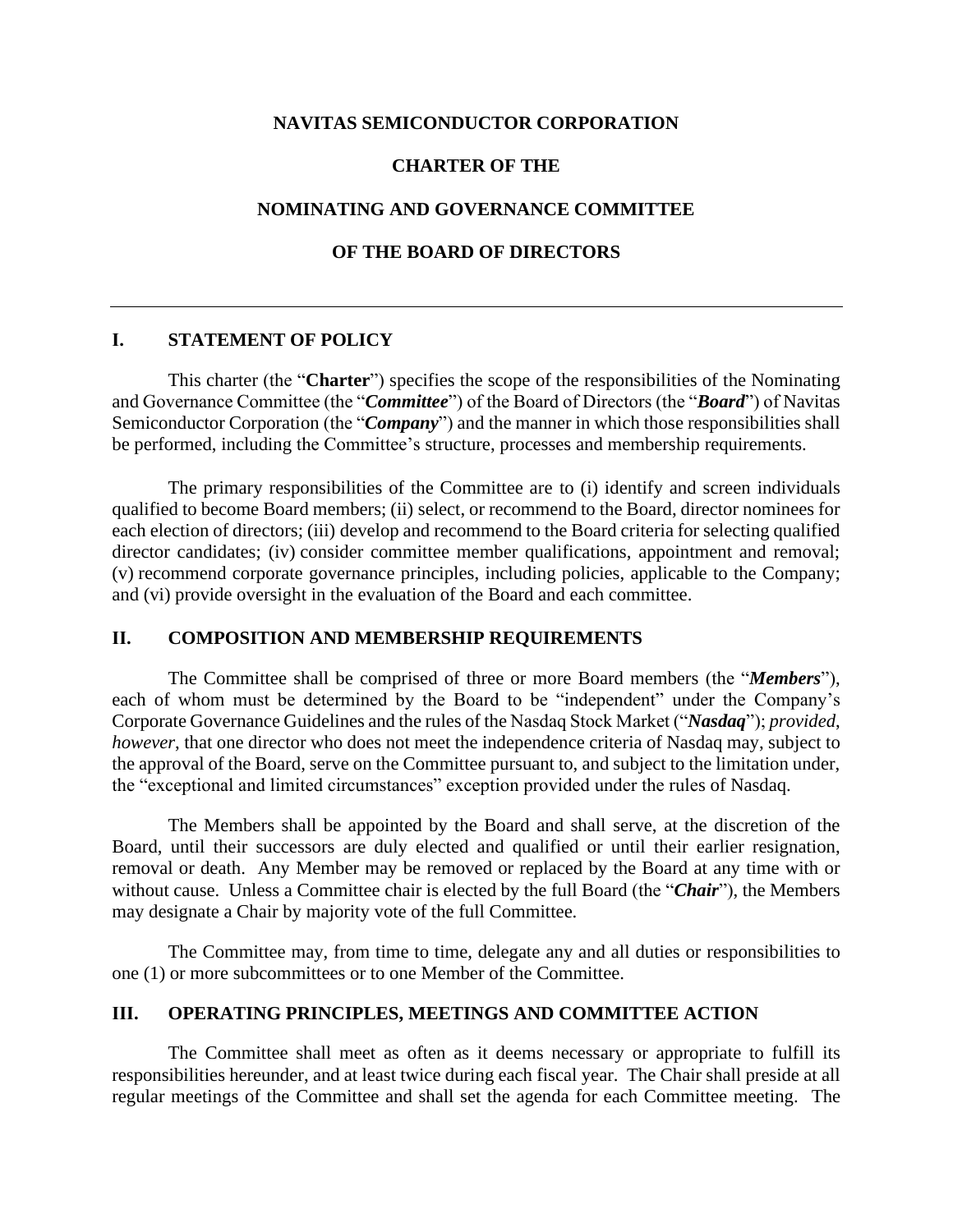Committee shall maintain written minutes of its meetings, which minutes shall be filed with the minutes of the meetings of the Board.

The Committee may meet with management or individual directors at such time as it deems appropriate to discuss any matters before the Committee.

A majority of the Members shall represent a quorum of the Committee and, if a quorum is present, any action approved by at least a majority of the Members present (in person or by telephone conference call) shall represent the valid action of the Committee. The Committee may also take action by unanimous written consent without a meeting. Any actions taken by the Committee during any period in which one or more of the members fail for any reason to meet the membership requirements set forth above shall still constitute duly authorized actions of the Committee for all corporate purposes. The Committee shall maintain written minutes of its meetings, which minutes will be filed with the minutes of the meetings of the Board.

The Committee shall have the authority to obtain advice or assistance from consultants, legal counsel, or other advisors as appropriate to perform its duties hereunder Without limiting the generality of the foregoing, the Committee shall have the sole authority to retain or terminate any search firm to be used to identify director candidates and to determine and approve the terms, costs and fees for such engagements. The fees and costs of any consultant or advisor engaged by the Committee to assist the Committee in performing its duties hereunder shall be borne by the Company.

# **IV. AUTHORITY AND RESPONSIBILITIES**

To fulfill its responsibilities and duties hereunder, the Committee shall:

# A. **Nominating Functions**

1. Determine criteria for selecting new directors, including desired board skills, knowledge, experience, diversity, and other attributes required to fulfill their respective duties, and identify and actively seek individuals qualified to become directors.

2. Evaluate candidates for membership on the Board and select, or recommend to the Board, nominees for election at the annual shareholders' meeting, except that if the Company is at any time legally required by contract or otherwise to provide any third party with the ability to nominate a director, the Committee need not evaluate or propose such nomination, unless required by contract or requested by the Board.

3. Consider any director candidates recommended by the Company's shareholders pursuant to the procedures described in the Company's proxy statement, and any nominations of director candidates validly made by the Company's shareholders in accordance with applicable laws, rules and regulations, the provisions of the Company's charter documents and policies of the Company in respect of director nominations.

4. Review and make recommendations to the Board concerning qualifications, appointment and removal of Board committee members.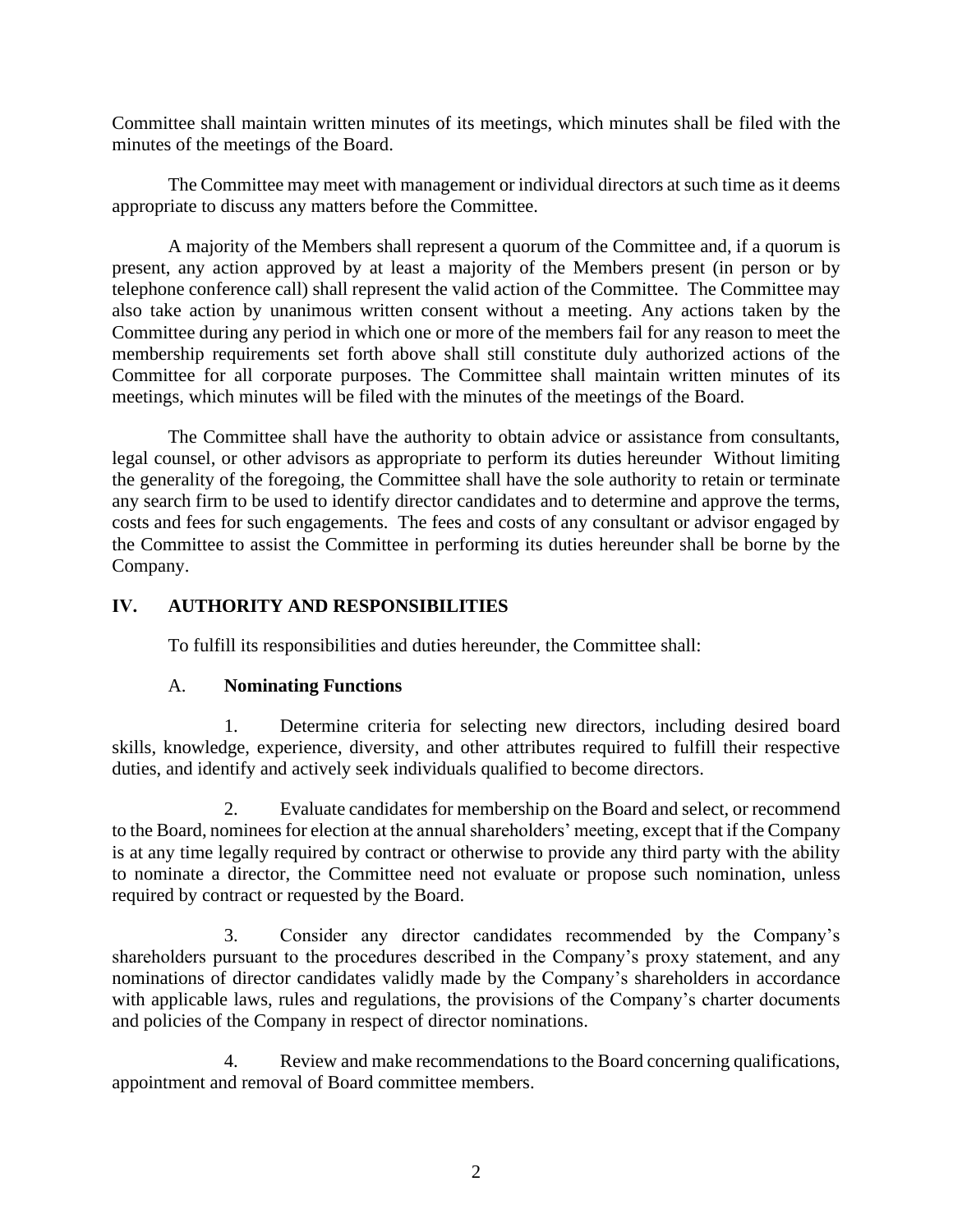5. Periodically evaluate Board succession, including succession planning for Board leadership positions.

# B. **Corporate Governance Functions**

1. Review, assess and consider evolving corporate governance best practices and develop and review, on an ongoing basis, the adequacy of the corporate governance guidelines applicable to the Company and recommend to the Board for amendment as appropriate. Such principles shall include, at a minimum, director qualification standards, director responsibilities, committee responsibilities, director access to management and independent advisors, director compensation, director orientation and continuing education, management succession and annual performance evaluation of the Board and its committees.

2. Review and discuss with management disclosure of the Company's corporate governance practices, including information regarding the operations of the Committee and other Board committees, director independence and the director nomination process, and to recommend that this disclosure be included in the Company's proxy statement or annual report on Form 10-K, as applicable.

3. In consultation with the Audit Committee of the Board (the "*Audit Committee*"), review and recommend to the Board for adoption any revisions to the Company's Code of Business Conduct and Ethics (the "*Code*"), which meets the requirements of Item 406 of the Regulation S-K of the Securities and Exchange Commission ("*SEC*"), and provide for prompt disclosure to the public of any change in, or waiver of the Code, and adopt procedures for monitoring and enforcing compliance with the Code.

4. Review, assess, and consider the Company's Insider Trading Policy and other corporate governance policies from time to time, and recommend any amendments or revisions for consideration and adoption by the Board as appropriate.

5. Review, at least annually, the Company's compliance with the corporate governance listing requirements of Nasdaq, and report to the Board regarding the same.

6. At the request of the Audit Committee, review the Company's Related Party Transaction Policy, and recommend any amendments or revisions for consideration and adoption by the Board as appropriate.

7. Assist the Board in developing criteria for the evaluation of the performance of the Board and its committees.

8. If requested by the Board, assist the Board in its evaluation of the performance of the Board and each committee of the Board.

9. Review, assess and recommend to the Board changes to the Company's bylaws as needed.

10. Working with management, develop orientation materials for new directors and corporate governance-related continuing education for all Board members.